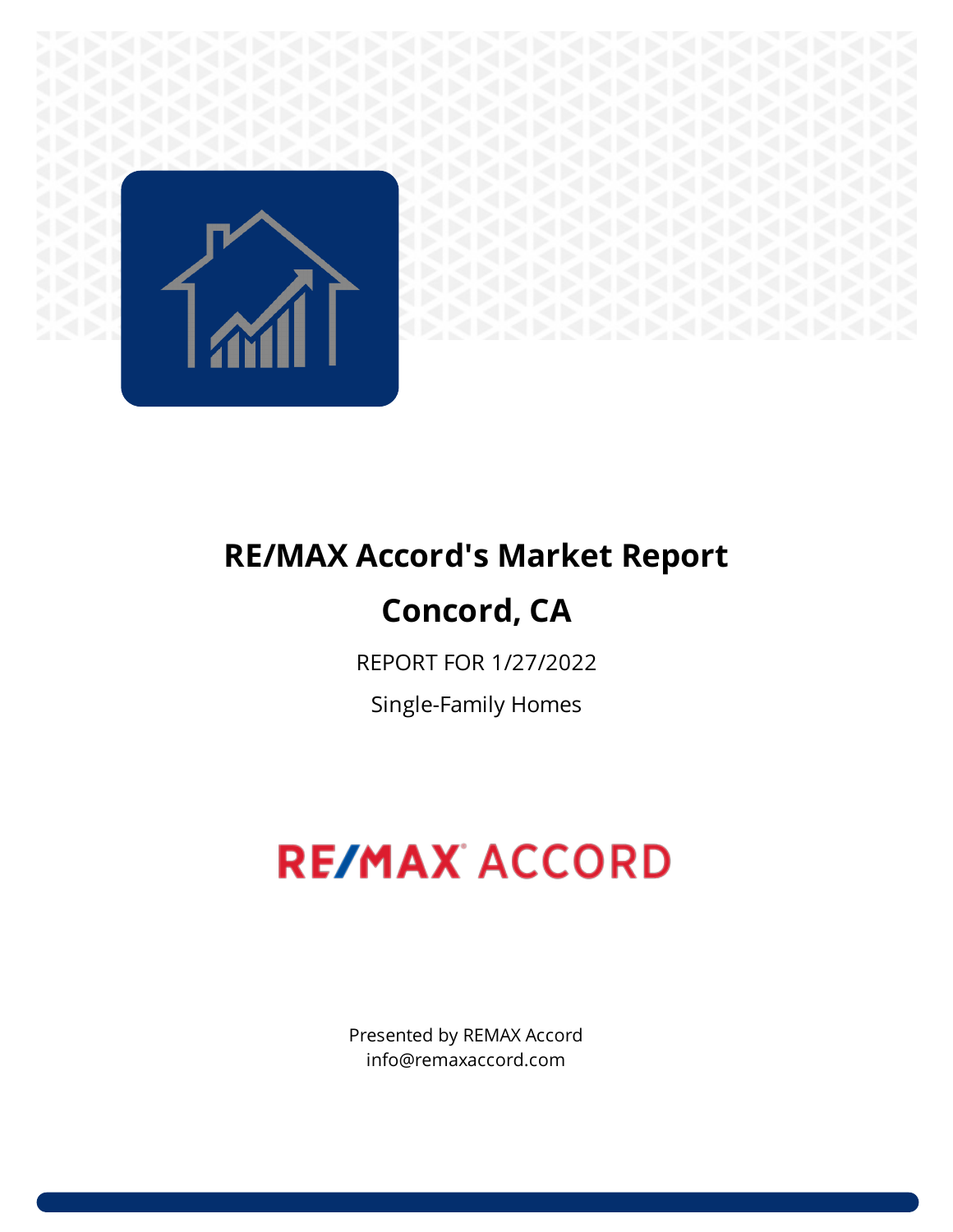

This week the median list price for Concord, CA is \$850,000 with the market action index hovering around 94. This is less than last month's market action index of 97. Inventory has increased to 23.

#### Market Action Index

This answers "How's the Market?" by comparing rate of sales versus inventory.



**Strong Seller's Market**

The market has started cooling and prices have recently plateaued. Since we're in the Seller's zone, watch for changes in MAI. If the MAI resumes its climb, prices will likely follow suit. If the MAI drops consistently or falls into the Buyer's zone, watch for downward pressure on prices.

#### Real-Time Market Profile

| <b>Median List Price</b>        |  | • \$850,000      |  |  |  |  |  |
|---------------------------------|--|------------------|--|--|--|--|--|
| Median Price of New<br>Listings |  | $\sim$ \$849,500 |  |  |  |  |  |
| Per Square Foot                 |  | $-$ \$512        |  |  |  |  |  |
| Average Days on<br>Market       |  | . 20             |  |  |  |  |  |
| Median Days on<br>Market        |  | O                |  |  |  |  |  |
| Price Decreased                 |  | .9%              |  |  |  |  |  |
| Price Increased                 |  | . 4%             |  |  |  |  |  |
| Relisted                        |  | . 4%             |  |  |  |  |  |
| Inventory                       |  | - 23             |  |  |  |  |  |
| Median Rent                     |  | \$1,755          |  |  |  |  |  |
| <b>Market Action</b>            |  | 94               |  |  |  |  |  |
| <b>Strong Seller's Market</b>   |  |                  |  |  |  |  |  |

#### Market Segments

Each segment below represents approximately 25% of the market ordered by price.

| <b>Median Price</b> | Sq. Ft. | <b>Lot Size</b>     | <b>Beds</b> | <b>Bath</b> | Age | <b>New</b> | <b>Absorbed</b> | <b>DOM</b> |
|---------------------|---------|---------------------|-------------|-------------|-----|------------|-----------------|------------|
| \$1,050,000         | 2,215   | $0.25 - 0.5$ acre   | 4           | 3           | 57  | 3          | 3               | 0          |
| \$950,000           | 1,789   | 8,000 - 10,000 sqft | 5           | 2           | 58  | 3          | 3               | 3          |
| \$799,475           | 1,575   | 8,000 - 10,000 sqft | 4           | 2           | 69  | 5          | 4               | 31         |
| \$654,000           | 1,133   | 4,500 - 6,500 sqft  | 3           | 2           | 68  | 3          | 4               | 3          |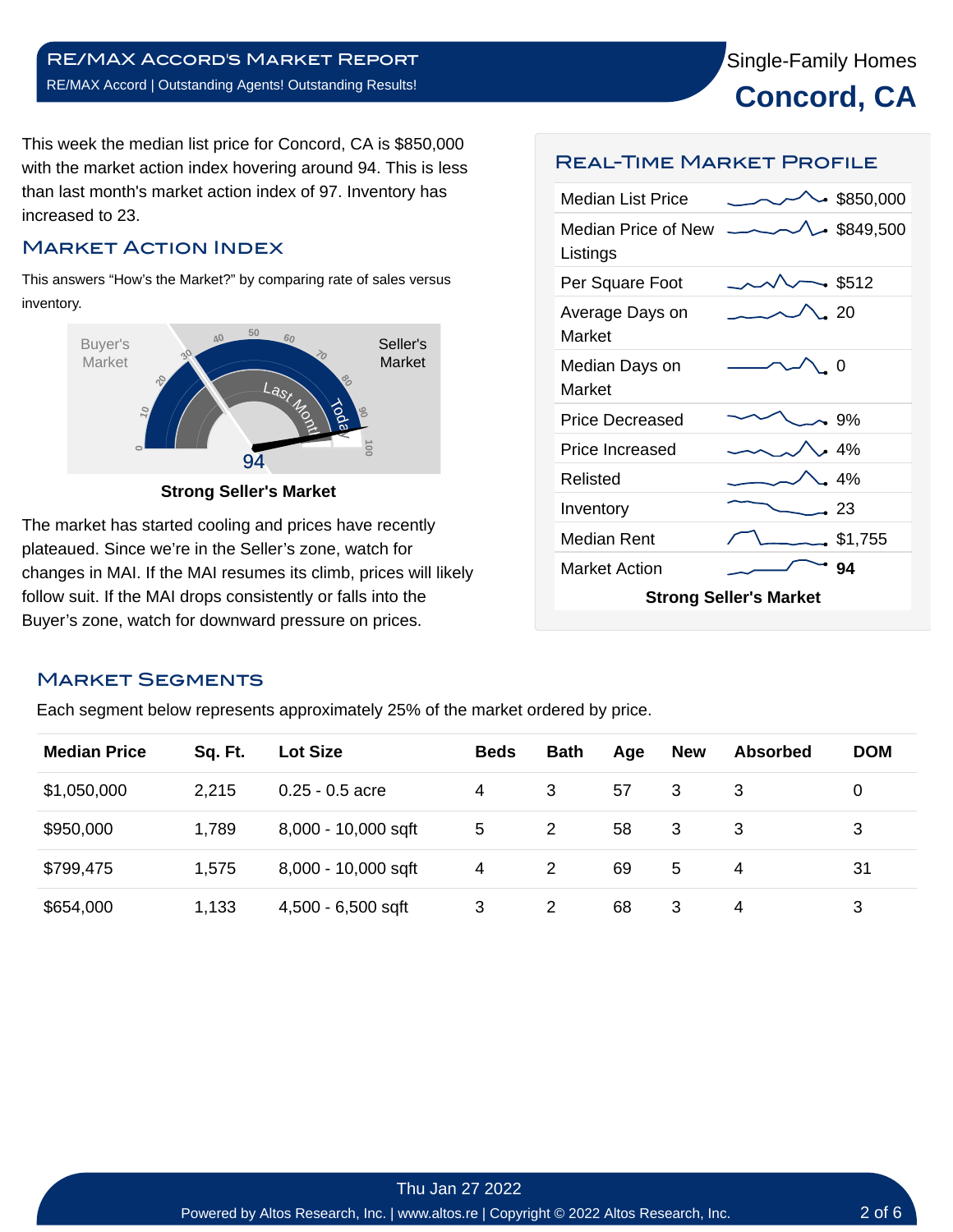Single-Family Homes

**Concord, CA**

#### **MEDIAN LIST PRICE**

The market seems to have paused around this plateau. The Market Action Index is a good leading indicator for the durability of this trend.



#### **SEGMENTS**

Pricing across most of the market has been relatively strong recently. While Quartile 4 is basically flat, all other segments are in an up trend period. Unless the Market Action Index has a persistent downward shift, expect that Quartile 4 will assume a similar trend with the other groups.

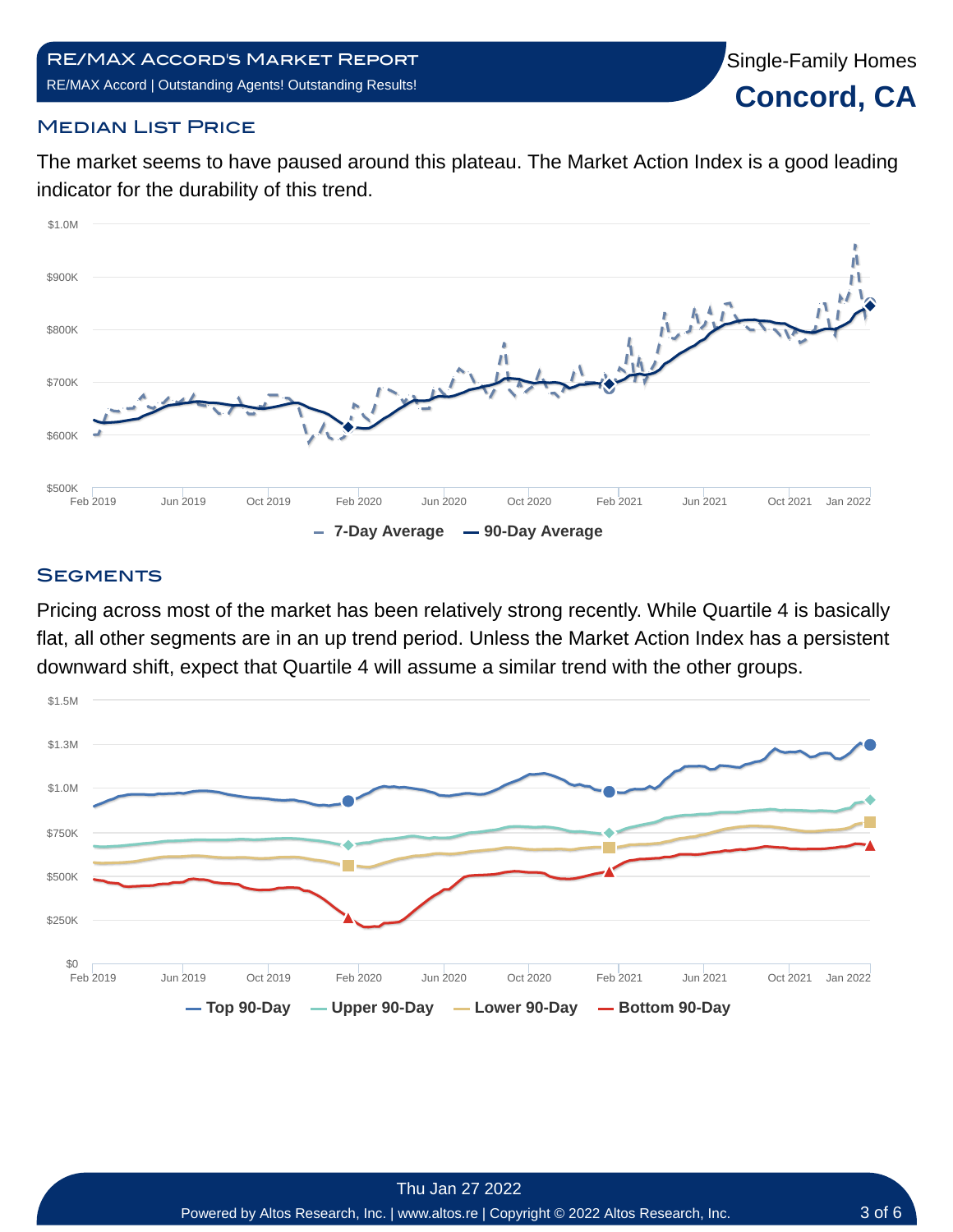#### RE/MAX Accord's Market Report RE/MAX Accord | Outstanding Agents! Outstanding Results!



#### **PRICE PER SQUARE FOOT**

The market plateau is seen across the price and value. The price per square foot and median list price have both been reasonably stagnant. Watch the Market Action Index for persistent changes as a leading indicator before the market moves from these levels.



#### **INVENTORY**

Inventory has been falling in recent weeks. Note that declining inventory alone does not signal a strengthening market. Look to the Market Action Index and Days on Market trends to gauge whether buyer interest is changing with the available supply.

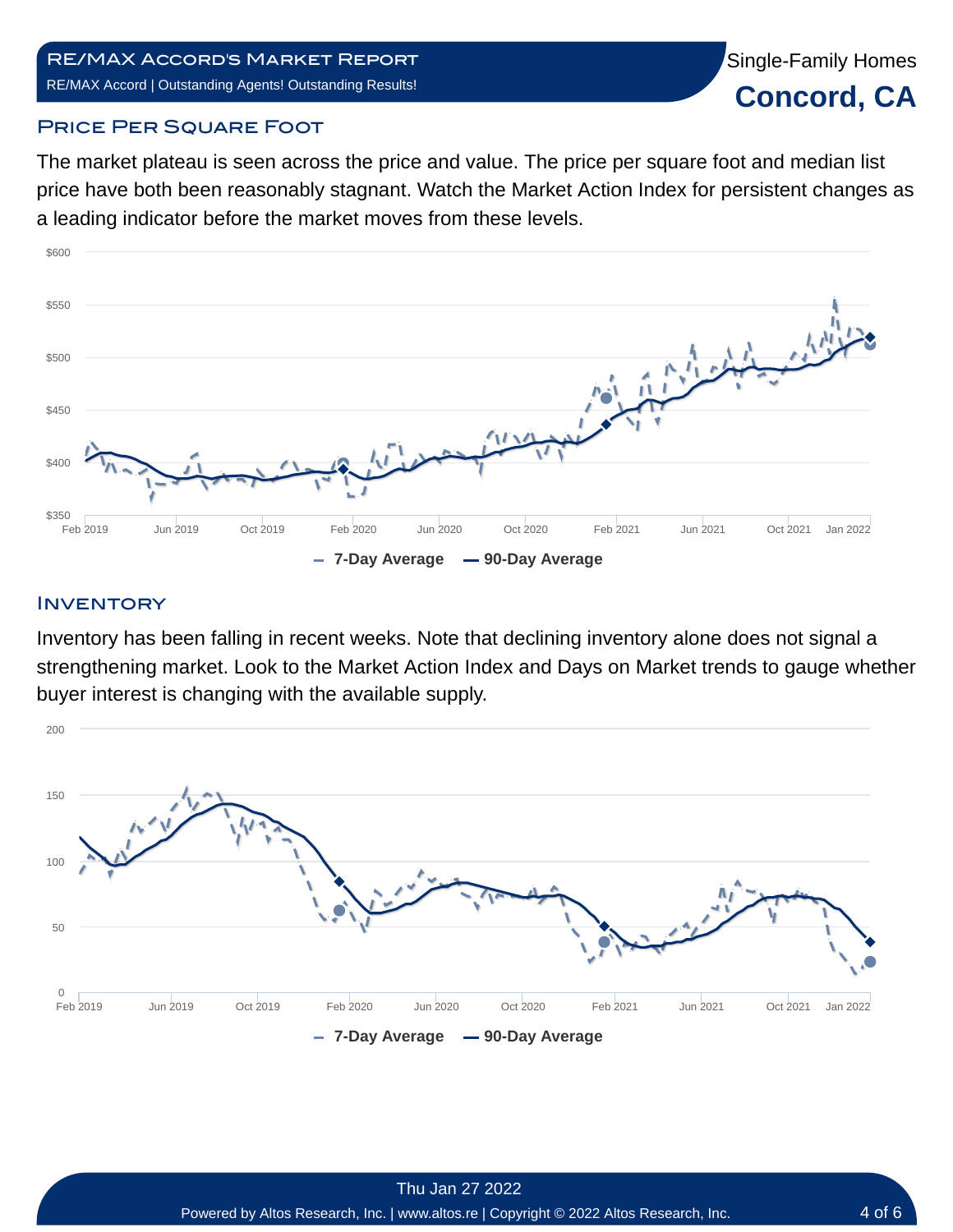#### RE/MAX Accord's Market Report RE/MAX Accord | Outstanding Agents! Outstanding Results!

#### Market Action Index

The market has started cooling and prices have recently plateaued. Since we're in the Seller's zone, watch for changes in MAI. If the MAI resumes its climb, prices will likely follow suit. If the MAI drops consistently or falls into the Buyer's zone, watch for downward pressure on prices.



#### **MARKET ACTION SEGMENTS**

Not surprisingly, all segments in the market are showing high levels of demand. Watch the quartiles for changes before the whole market changes. Often one end of the market (e.g. the high-end) will weaken before the rest of the market and signal a slowdown for the whole group.